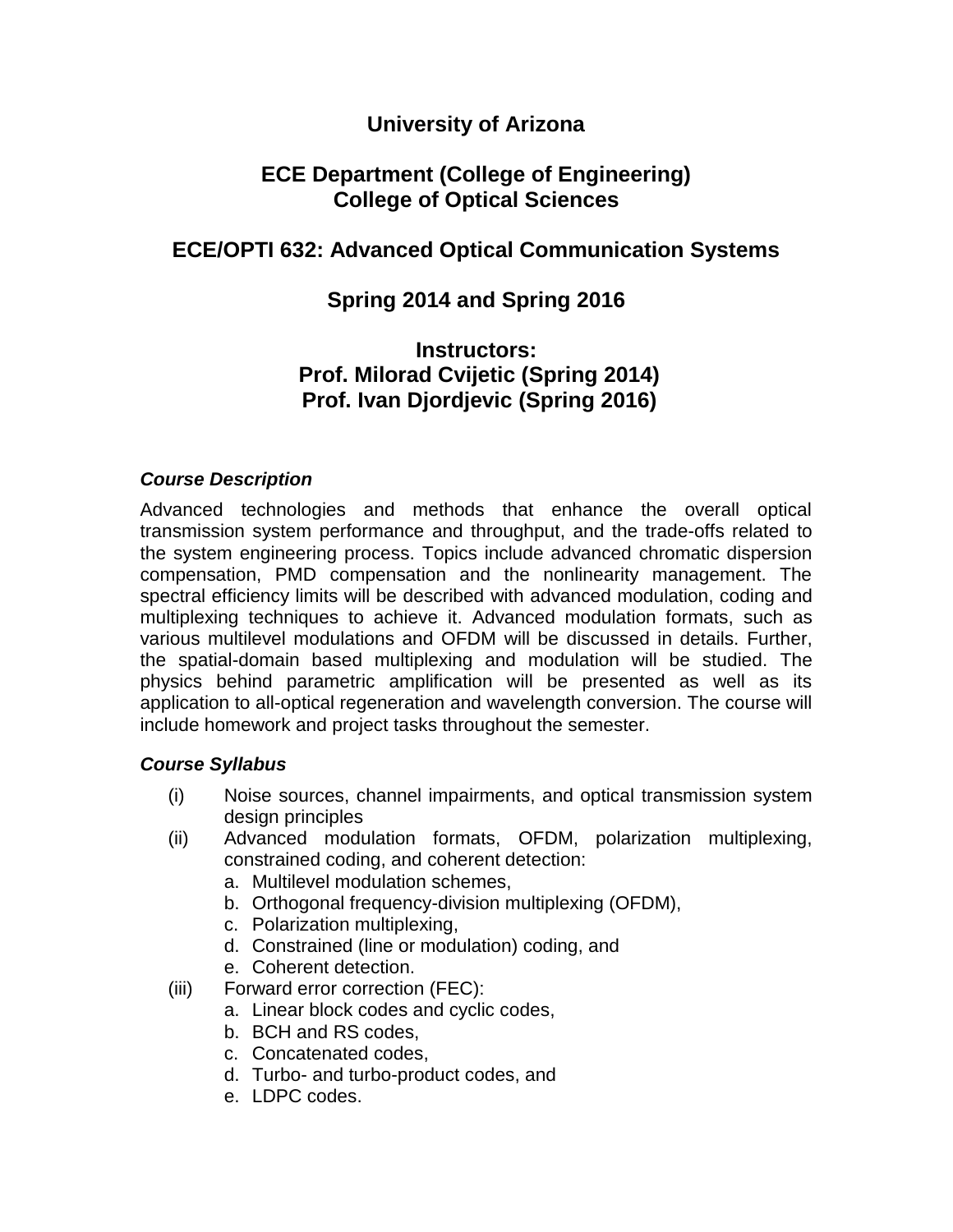- (iv) Coded modulation schemes:
	- a. Multilevel coding,
	- b. Bit-interleaved coded modulation, and
	- c. Coded OFDM.
- (v) Advanced chromatic dispersion compensation:
	- a. Signal pre-distortion compensation,
	- b. Post-detection compensation: feed-forward equalizer (FFE), decision-feedback equalizer (DFE), maximum-likelihood sequence estimation (MLSE) or Viterbi equalizer (VE), turbo equalization (TE);
	- c. Compensation of chromatic dispersion by OFDM.
- (vi) Advanced PMD compensation:
	- a. Optical compensation techniques,
	- b. Electrical compensation techniques
- (vii) Nonlinearity management:
	- a. Compensation of intrachannel and interchannel nonlinearities,
	- b. Compensation of nonlinear phase noise,
	- c. Digital back-propagation method, and
	- d. Turbo equalization.
- (viii) Spatial-Domain-Based Multiplexing and Modulation
- (ix) Optical channel capacity:
	- a. Channel Capacity Preliminaries
	- b. Calculation of information Capacity
	- c. Information Capacity of Systems with Direct Detection
	- d. Information Capacity of Multilevel Systems with Coherent Detection
	- e. Capacity of Optical OFDM Systems
	- f. Channel Capacity of Optical MIMO MMF Systems
- (x) Parametric processes and applications:
	- a. Parametric amplifiers,
	- b. All-optical regeneration,
	- c. Wavelength conversion

#### **Prerequisites**

ECE 430/530 or equivalent

#### **Textbook:**

1. M. Cvijetic, I. B. Djordjevic, *[Advanced Optical Communication Systems](http://www.artechhouse.com/Main/Books/Advanced-Optical-Communication-Systems-and-Network-2005.aspx)  [and Networks](http://www.artechhouse.com/Main/Books/Advanced-Optical-Communication-Systems-and-Network-2005.aspx)*. Artech House, Jan. 2013.

### **Class time and location:**

#### **Tuesday-Thursday, 12:30 PM - 1:45 PM; College of Optical Sciences, room 205**